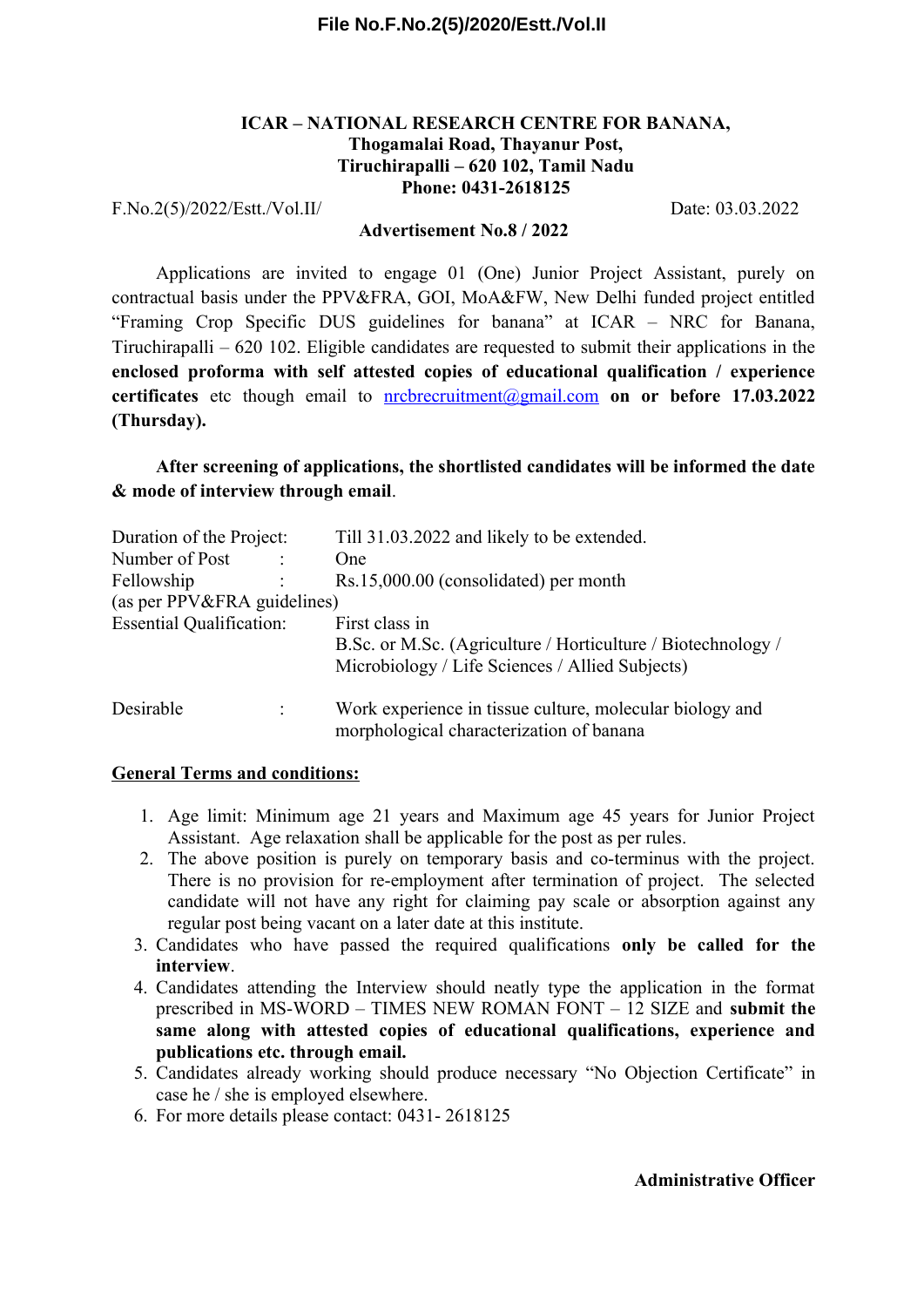#### **APPLICATION FORM**

## Affix recent Passport size Photograph

| 1. Name of the post applied for             |                  |
|---------------------------------------------|------------------|
| 2. Name of the Project                      |                  |
| 3. Name of the candidate (in block letters) |                  |
| 4. Father's / Husband's Name                |                  |
| 5. Sex                                      | Male / Female    |
| 6. Date of Birth (in Christian Era)         |                  |
| (please attach proof)                       |                  |
| 7. Age                                      |                  |
| 8. Marital status                           | Single / Married |
| 9. Permanent address with contact           |                  |
| Phone / Mobile No.                          |                  |
|                                             |                  |
| 10. Correspondence address with contact     |                  |
| Phone / Mobile No.                          |                  |

11. Educational Qualifications (Attested copies of certificates / mark sheets to be attached (In chronological order starting from minimum qualification)

| Name of the | Name of the board / | Class / Division / | Year of | Subject taken |
|-------------|---------------------|--------------------|---------|---------------|
| exam passed | university          | Percentage         | passing |               |
|             |                     |                    |         |               |
|             |                     |                    |         |               |
|             |                     |                    |         |               |
|             |                     |                    |         |               |
|             |                     |                    |         |               |

Title of Post Graduate thesis / dissertation:

12. Details of experience (Particulars of all previous and present employment) (Proof may be attached)

| Name of the<br>employer | Date of joining | Date of leaving | Nature of duties<br>performed & | Salary last drawn<br>and scale of pay |
|-------------------------|-----------------|-----------------|---------------------------------|---------------------------------------|
|                         |                 |                 |                                 |                                       |
|                         |                 |                 | Designation                     |                                       |
|                         |                 |                 |                                 |                                       |
|                         |                 |                 |                                 |                                       |
|                         |                 |                 |                                 |                                       |
|                         |                 |                 |                                 |                                       |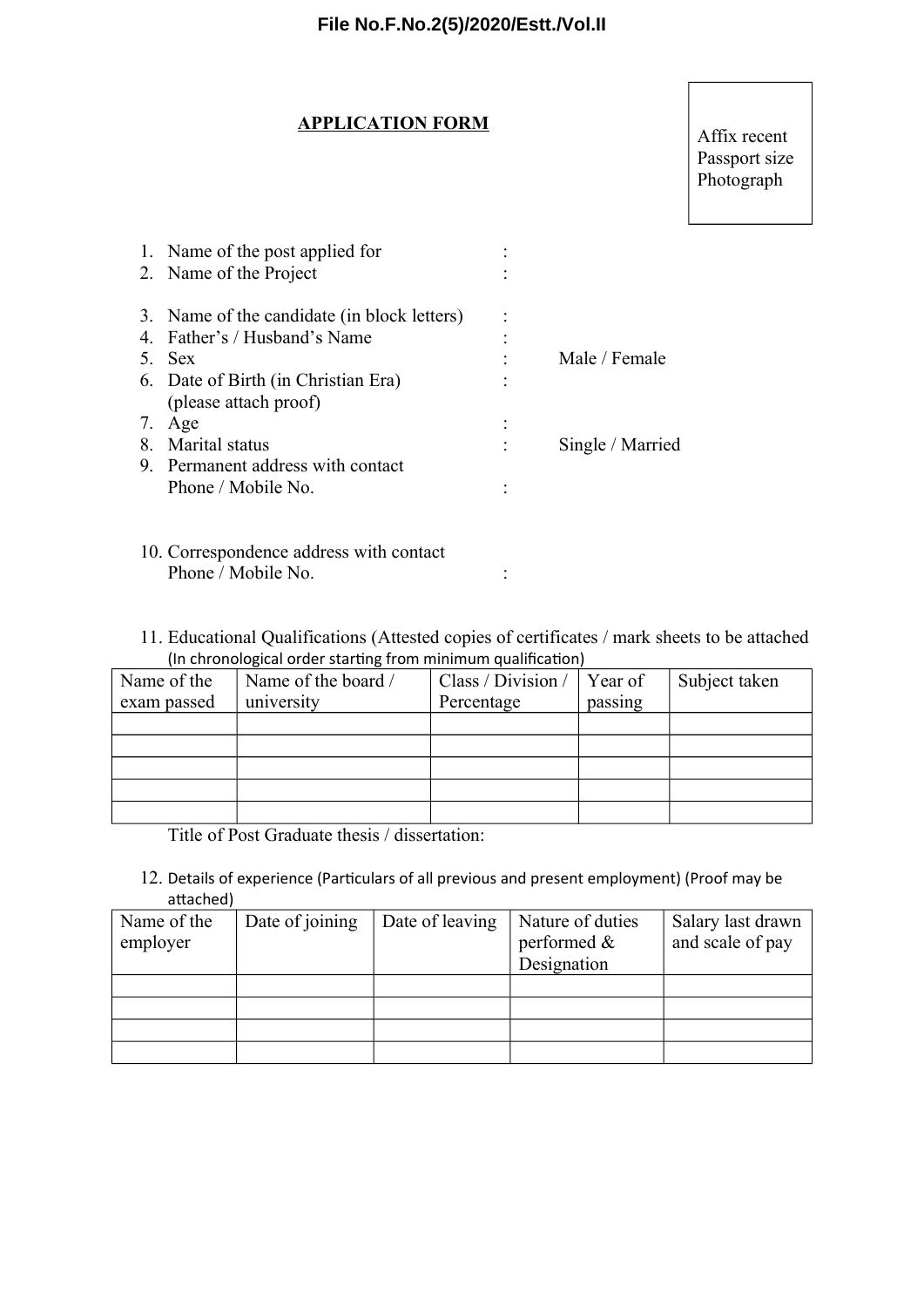#### **File No.F.No.2(5)/2020/Estt./Vol.II**

I hereby declare that all the statements given above are true, complete and correct to the best of my knowledge and belief. I also declare that (i) I have never been punished or debarred from Government (Central / State), Autonomous Organization and ICAR service (ii) I have not been convicted by a Court of Law, for any offence. In the event of any information being found false / incorrect / ineligibility being detected at any time before or after the examination / interview, action may be taken against me and I shall be bound by the decision of the employer.

#### Place: **Signature of the candidate**

Date:

Application not signed by the candidate will be REJECTED.

Certified that the information furnished by the candidate has been verified from the Office / Service record and found correct.

Place: **Signature and stamp** 

Date: